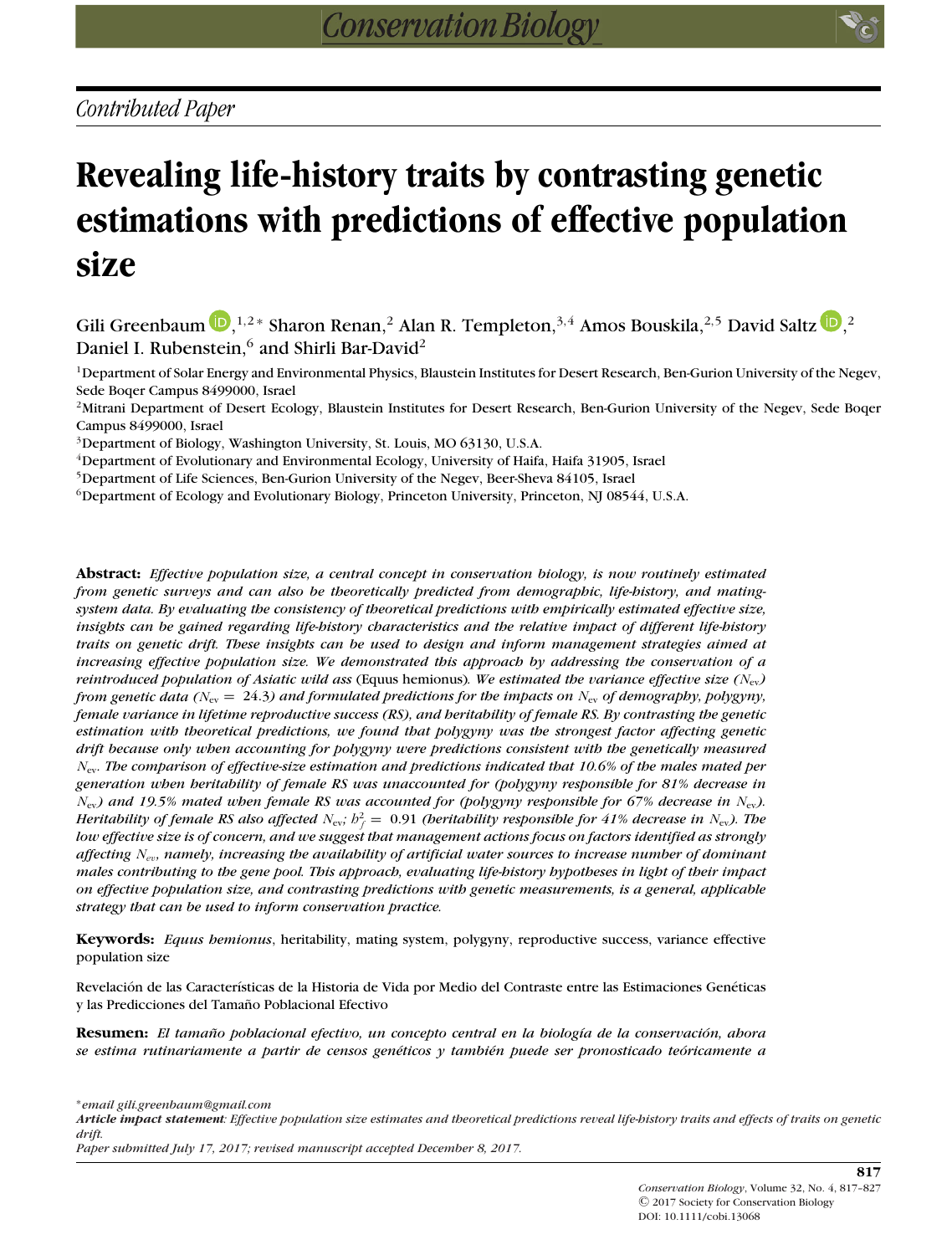*partir de los datos demograficos, de la historia de vida, y del m ´ ´etodo de apareamiento. Cuando se evalua´ la consistencia de las predicciones teoricas junto con el tama ´ no efectivo estimado emp ˜ ´ıricamente, puede obtenerse conocimiento con respecto a las caracter´ısticas de la historia de vida y al impacto relativo de las diferentes caracter´ısticas de la historia de vida sobre la deriva g´enica. Este conocimiento puede usarse para disenar e informar las estrategias de manejo enfocadas en el incremento del tama ˜ no poblacional efectivo. ˜ Demostramos esta estrategia enfocandonos en la conservaci ´ on de una poblaci ´ on reintroducida de asno ´ asiatico salvaje ´* (Equus hemionus)*. Estimamos la varianza del tamano efectivo ( ˜ N*ev*) a partir de datos gen´eticos ( N*ev = 24*.*3*) y formulamos predicciones para los impactos de la demograf´ıa, la poliginia, la varianza de hembras en el ´exito reproductivo a lo largo de la vida, y la heredabilidad del ´exito reproductivo de las hembras sobre N*ev*. Cuando contrastamos la estimacion gen ´ ´etica con las predicciones teoricas, encontramos que la ´ poliginia es el factor mas importante en afectar a la deriva g ´ ´enica, pues fue solo cuando se tom ´ o en cuenta a ´ la poliginia que las predicciones fueron consistentes con el N*ev *medido gen´eticamente. La comparacion entre ´ la estimación del tamaño efectivo y las predicciones indicaron que el 10.6% de los machos por generación se apareo cuando la heredabilidad RS de las hembras no fue justificada (la poliginia es responsable de la ´ disminucion del 81% del ´ N*ev*) y el 19.5% se apareo cuando la RS de las hembras fue justificada (la poliginia ´ es responsable de la disminucion del 67% del ´ N*ev*). La heredabilidad del ´exito reproductivo de las hembras*  $t$ ambién afectó al  $N_{ev};$   $h_f^2 = \ 0.91$  (la heredabilidad es responsable de la disminución del 41% del  $N_{ev}$ ). *El tamano efectivo inferior es para preocuparse, y sugerimos que las acciones de manejo se enfoquen en ˜ factores identificados como importantes en afectar al Ne<sup>v</sup> , principalmente el incremento de la disponibilidad de fuentes artificiales para incrementar el numero de machos dominantes que contribuyan al pool gen ´ ´etico. Esta estrategia, la evaluacion de hip ´ otesis de historias de vida a la luz de su impacto sobre el tama ´ no˜ poblacional efectivo, y el contraste entre las predicciones y las medidas gen´eticas, es una estrategia general y aplicable que puede usarse para informar a la practica de la conservaci ´ on. ´*

Palabras Clave: éxito reproductivo, heredabilidad, método de apareamiento, poliginia, tamaño poblacional, varianza efectiva, *Equus hemionus*

摘要: 有效种群大小是保护生物学的一个核心概念, 目前常用遗传学数据来估计, 也可以用种群统计学、生活 史和婚配制度的数据进行理论预测。通过评估有效种群大小的理论预测值和实际估计值之间的一致性, 我们可 以更好地理解生物的生活史特性以及不同生活史性状对遗传漂变的相对影响, 这有助于制定增加有效种群大小 的管理策略。我们以亚洲野驴 (Equus hemionus) 一个重引人种群的保护为例来展示这个方法。我们用遗传学 --------- *(N*ev = 24*.*3*),* --------------- 异, 以及雌性繁殖成功率的遗传力对N<sub>ev</sub>的影响。通过对比遗传估计值和理论预测值, 我们发现一雄多雌制是影 响遗传漂变最重要的因素, 因为只有当考虑一雄多雌制时预测值才与遗传估计 的 N<sub>ev</sub> 相符。对有效种群大小的 估计值和预测值的比较还表明, 当不考虑雌性繁殖成功率的遗传力时, 每个世代有10.6% 的雄性参与交配 (81% 的 Nev下降是因为一雄多雌制), 而考虑雌性繁殖成功率的遗传力时, 每个世代有19.5% 的雄性参与交配 (67% 的  $N_{\rm ev}$ 下降是因为一雄多雌制)。雌性繁殖成功率的遗传力也直接影响  $N_{\rm ev}$ ;  $b_f^2 = 0.91$  *(41% 的*  $N_{\rm ev}$ *下降是因为遗* 传力) 。有效种群大小较小令人担忧, 我们建议管理措施着重于对N<sub>ev</sub>有强烈影响的因素, 即提高人工水源的可 获得性, 以增加对基因库有贡献的优势雄体的数量。这个方法从影响有效种群大小的角度评估了生活史假说, 并 对比了有效种群大小预测值和遗传估计值,是一个可为保护实践提供帮助的普遍可应用的策略。 【**翻译: 胡怡** 思; 审校: 胡义波 】

关键词: 亚洲野驴 (Equus bemionus), 遗传力一雄多雌, 婚配制度, 繁殖成功率, 方差有效种群大小

## **Introduction**

Effective population size  $(N_e)$  is a fundamental concept in conservation science because it allows quantifying genetic drift in nonideal populations in a comparable manner. Such measures are crucial for monitoring and risk-assessment of small and endangered populations (Schwartz et al. 1998; Luikart et al. 2010; Allendorf et al. 2012). An *Ne* of a population denotes the size of an ideal population that experiences the same levels of genetic drift with respect to a certain population-genetic measure (Templeton 2006). The concept has been applied in conservation to estimate *Ne* from genetic data and predict *Ne* from demographic and life-history data and hypotheses.

*Conservation Biology* Volume 32, No. 4, 2018

Estimation of *Ne* from genetic data can be done based on a single sample of the population, most commonly by analyzing linkage disequilibrium, or by temporal sampling at 2 sufficiently distant periods (Schwartz et al. 1998; Luikart et al. 2010; Wang et al. 2016). Temporal samples from populations of conservation concern are more difficult to procure because they require genetic monitoring over several generations; however, these methods are considered more precise and more robust to violation of assumptions than estimates derived from a single generation (Leberg 2005; Wang et al. 2016). Predictions based on demographic and life-history data are most often made by evaluating analytic formulations of the deviation from the assumptions of an ideal population,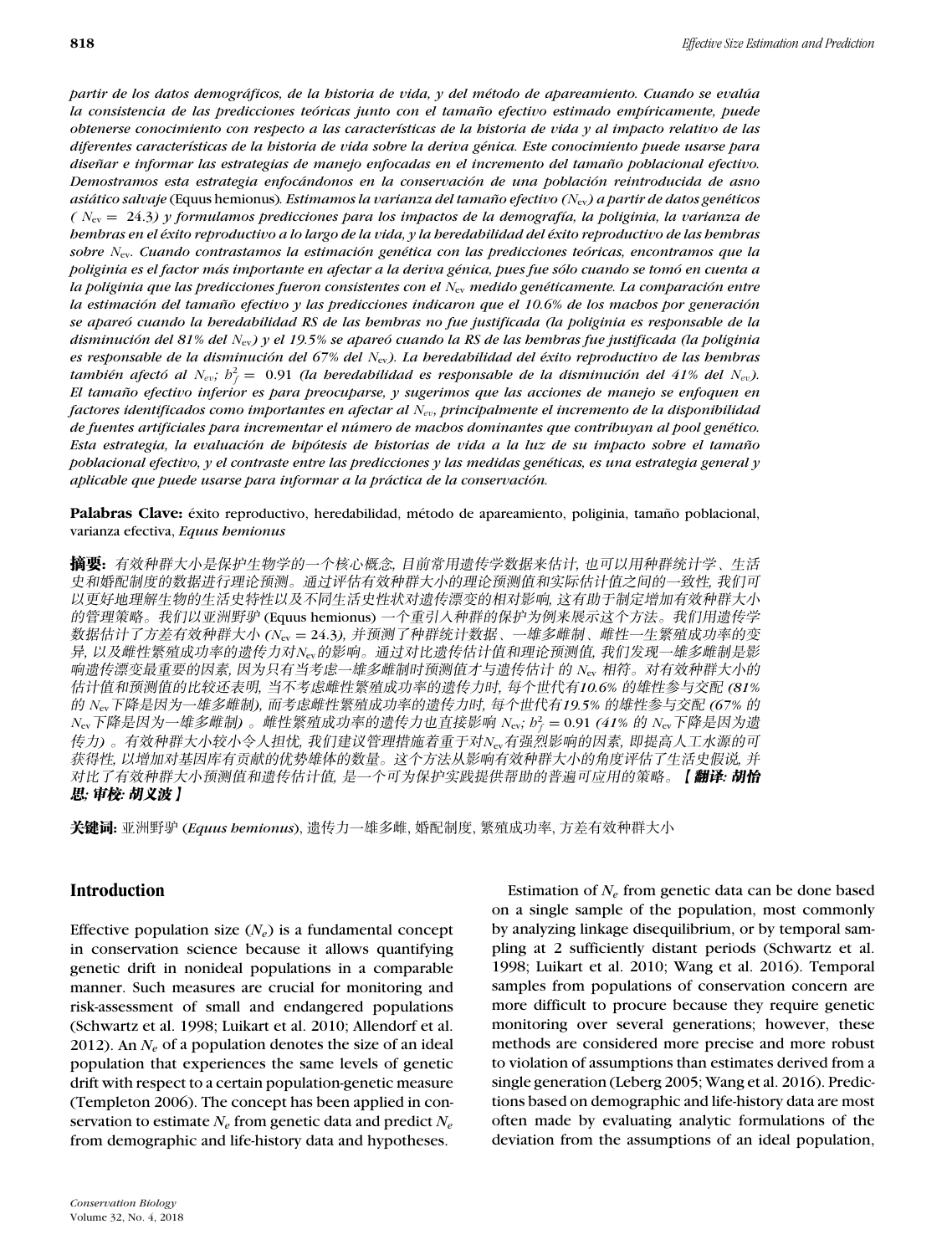providing predictions of expected effective population sizes for different aspects of genetic drift. For example, fluctuating population size, uneven sex ratios, and uneven distribution of reproductive success (RS) are all violations of the assumptions of idealized populations and can be accounted for in their impact on  $N_e$  (Templeton 2006; Wang et al. 2016).

Genetic estimation and theoretical prediction are most often employed separately, either to monitor the level of genetic drift with genetic samples or to provide conservation-relevant predictions based on life-history traits. However, by adopting a strategy that combines the 2 methods, it is possible to gain additional (and important) insights on wild populations—the direct genetic estimation could provide the ground truth through which hypotheses regarding life-history, ecology, and behavior can be evaluated. This strategy can provide an informative account of how different life-history traits affect *Ne* and genetic drift and improve comprehension of which factors actually matter, in a conservation context, and to what extent. Despite its advantages, a detailed study describing such a combined approach and highlighting its benefits for conservation has not been presented fully.

We developed a method to reveal life-history characteristics of populations and their relative impacts on genetic drift by contrasting genetic estimates with theoretical predictions that are based on demography and life-history traits. We examined how these insights can be used to inform management aimed at increasing *Ne* and applied our method to management of Asiatic wild ass (*Equus hemionus*) in the Negev Desert, Israel, a population of conservation concern. This species was once abundant throughout western and central Asia but has largely been extirpated from its native range, including from the Negev desert (Kaczensky et al. 2015). It was successfully reintroduced to the Negev, and genetic samples were collected at 2 periods 3 decades apart, allowing for a relatively accurate estimation of the variance effective population size  $(N_{\rm ev})$  through analysis of the accumulation of changes in allele frequencies due to genetic drift (Nei & Tajima 1981; Wang 2005; Wang et al. 2016).

The Negev population of wild ass exhibits fissionfusion social structure (Rubenstein 1994; Saltz et al. 2000); thus, unlike the harem polygyny of several other equids, females are not constrained to mate with the same dominant male in consecutive breeding seasons. The females form unstable groups that split and join on occasion, bachelor males form small groups, and the dominant males remain solitary and defend territories. Using genetic and behavioral data, it was determined that the population is highly polygynous; *<* 25% of the males mate in each generation (Renan et al. 2015). Polygyny at this level is expected to increase genetic drift and decrease *Ne*, but other life-history traits may play an important role as well, particularly the variance in RS of females (Nunney 1996). Moreover, although rarely demonstrated

in wild populations, heritability of RS, either genetically or through social inheritance, may also significantly affect genetic drift; therefore, its impact on genetic drift should be considered (Robertson 1961; Nei & Murata 1966).

To demonstrate the applicability of our suggested approach and improve understanding of genetic drift in the wild ass population, we compared genetically estimated  $N_{\rm ev}$  with several different theoretical predictions of *N*ev, each corresponding to a plausible hypothesis regarding life-history and mating-system characteristics. The genetic data were obtained from blood, tissue, and fecal samples from 2 periods for the *N*ev estimation, and life-history predictions were based on observations from a long-term monitoring project. Contrasting *Ne* predictions with empirically estimated *Ne* allowed us to gain insights into the life-history of the population and its impact on genetic drift and to examine implications for conservation and management. This strategy is applicable in a wide range of conservation scenarios for which genetic information is available because the theoretical predictions and hypotheses can be tailored to the issues relevant to each case.

### **Methods**

From 1982 to 1987, 28 wild asses were introduced from a captive population into the Negev; 10 more were released from 1992 to 1993. The population was intensively monitored during reintroduction (Saltz & Rubenstein 1995; Saltz et al. 2000, 2006). In 2012, 4 generations after its reintroduction (Asiatic wild ass generation length approximately 7.4 years [Saltz & Rubenstein 1995]), a noninvasive genetic survey was conducted to evaluate the genetic composition of the current population (Renan et al. 2015).

To determine how different life-history characteristics affect genetic drift in this population, we compared and contrasted different hypotheses regarding demography, life-history, and mating system with genetic measurements. First, we formulated predictions of *N*ev based on the known life-history and social structure of the population. Specifically, we considered the effects of demography, polygyny, and female variance and heritability of RS (parameter summary given in Table 1). We based the formulations and their parameterization on previous studies and detailed monitoring records. Second, we estimated *N*ev from genetic data. Finally, we compared the predictions with the genetic measurements and determined whether our  $N_{\text{ev}}$  predictions coincided with the genetically measured *N*ev.

#### **Predicting** *N***ev Based on Demography**

Our null hypothesis was that life-history and matingsystem effects are negligible, and only demography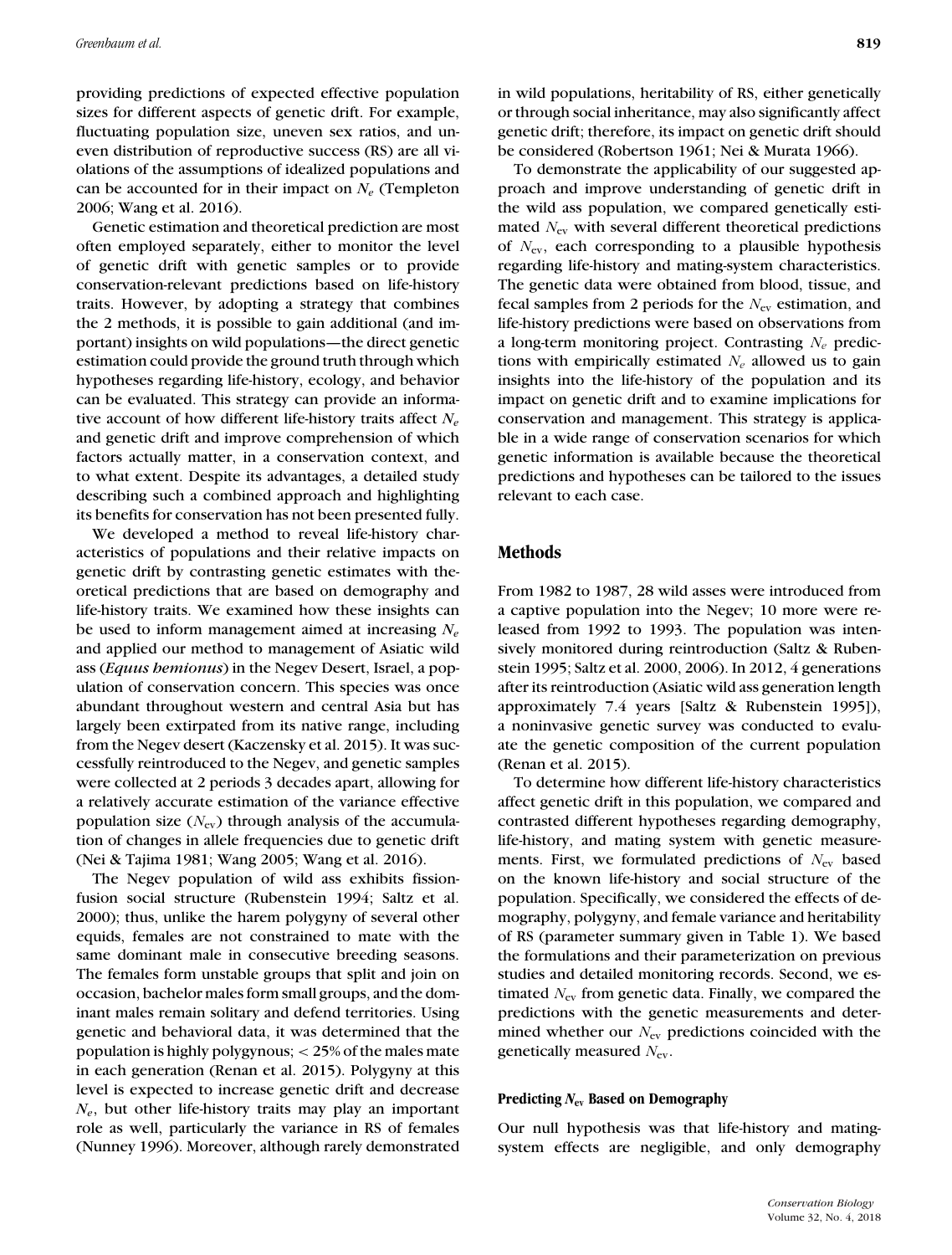|  |  |  |  |  |  |  |  | Table 1. Parameters and notations used to compare genetic estimations and predictions of effective population size in Asiatic wild ass. |
|--|--|--|--|--|--|--|--|-----------------------------------------------------------------------------------------------------------------------------------------|
|--|--|--|--|--|--|--|--|-----------------------------------------------------------------------------------------------------------------------------------------|

| Parameter notation | Definition                                                                                                                        | Evaluation                                                                                                          |
|--------------------|-----------------------------------------------------------------------------------------------------------------------------------|---------------------------------------------------------------------------------------------------------------------|
| $N_{\rm ev}$       | variance effective population size                                                                                                |                                                                                                                     |
| $N_{\rm ef}$       | inbreeding effective population size                                                                                              |                                                                                                                     |
| $N_m, N_f$         | census number of males and females, respectively                                                                                  | evaluated from demographic data<br>(Table 2)                                                                        |
| $N_d$              | per-generation demographic (census) variance effective<br>population size                                                         | evaluated from demographic data<br>(Table 2)                                                                        |
| $\overline{N_d}$   | overall (multigenerational) demographic variance effective<br>population size                                                     |                                                                                                                     |
| $p_0$              | proportion of mating males in the population                                                                                      |                                                                                                                     |
| $N_p$              | per-generation variance effective population size<br>accounting for demography and polygyny                                       | considered range $0 \le p_0 \le 0.25$                                                                               |
| $\overline{N_p}$   | overall (multigenerational) variance effective population<br>size accounting for demography and polygyny                          |                                                                                                                     |
| $v_m, v_f$         | male and female variance in lifetime reproductive success,<br>respectively                                                        | for males assumed to be<br>Poisson-distributed among mating<br>males; for females evaluated from<br>observations    |
| $N_r$              | the effect of variance reproductive success on the variance<br>effective population size (with regard to ideal size $N$ )         |                                                                                                                     |
| $b_m^2$ , $b_f^2$  | male and female heritability in lifetime reproductive<br>success, respectively                                                    | for males assumed $b_m^2 = 0$ ; for<br>females $b_f^2$ was evaluated from<br>mother-daughter regression<br>(Fig. 2) |
| $N_h$              | the effect of heritability of reproductive success on the<br>variance effective population size (with regard to ideal<br>size $N$ |                                                                                                                     |

(including sex ratios) affects genetic drift. We calculated the *N*ev that incorporates only direct demographic effects (including sex-ratio skew),  $N_d$ . At reintroduction and during the first generation, the population was well monitored, all individuals were accounted for, and precise census numbers were obtained (Saltz & Rubenstein 1995). For the next 3 generations, census sizes were estimated by extracting the growth rate from a life-history table (Saltz & Rubenstein 1995), estimated as  $R_0 = 1.87$ per generation (Renan et al. 2015). We assumed a margin of error of 10% of this  $R_0$  and calculated the predicted census size range for each generation. An *Ne* based on uneven sex ratios, for each generation, was calculated as (Wright 1931):

$$
N_d = \frac{4N_m N_f}{N_m + N_f},\tag{1}
$$

where  $N_m$  and  $N_f$  are the number of males and females in that generation, respectively. The overall effective size,  $N_d$ , was calculated by taking the harmonic mean of  $N_d$ for each generation after the initial reintroduction (i.e., generations 1–4 after reintroduction;  $N_{\rm ev}$  incorporates only the offspring generations [Templeton 2006]).

## **Predicting** *N***ev Based on Polygyny**

The polygynous nature of the mating system of the Asiatic wild ass may have a strong effect on genetic drift in the population (Renan et al. 2015). Polygyny can be modeled in various ways, but when males can be partitioned into dominant and nondominant classes, as is the case in equids, a common approach is to evaluate the proportion of mating males  $(p_0)$  per generation (Wade & Shuster 2004).

This means that, effectively, only  $p_0N_m$  males participate in the mating process, and the effective population size for each generation accounting for demography and polygyny,  $N_p$ , can be stated as a reformulation Eq. (1):

$$
N_p = \frac{4p_0 N_m N_f}{p_0 N_m + N_f} \,. \tag{2}
$$

The overall  $N_{\text{ev}}$  accounting for demography and polygyny,  $N_p$ , is obtained by taking the harmonic mean of the sizes in generations 1–4, as explained above. Equation (2) describes the effect of polygyny in a fission-fusion social structure, where females are not constrained to mate with a single male, as is the case in this wild ass population, whereas for harem-polygyny a different formulation should be used (Wang et al. 2016).

### **Predicting** *N***ev Based on Female Variance in RS**

The female contribution to genetic drift may also be important even in polygynous mating systems, most commonly through variance in lifetime reproductive success (ltRS) (Nunney 1996). In an ideal population, females have equal fitness, and variance in RS follows a Poisson distribution (with a mean and variance of 2 in stable populations). If female ltRS is overdispersed compared to a Poisson distribution (i.e., *variance>mean*), the few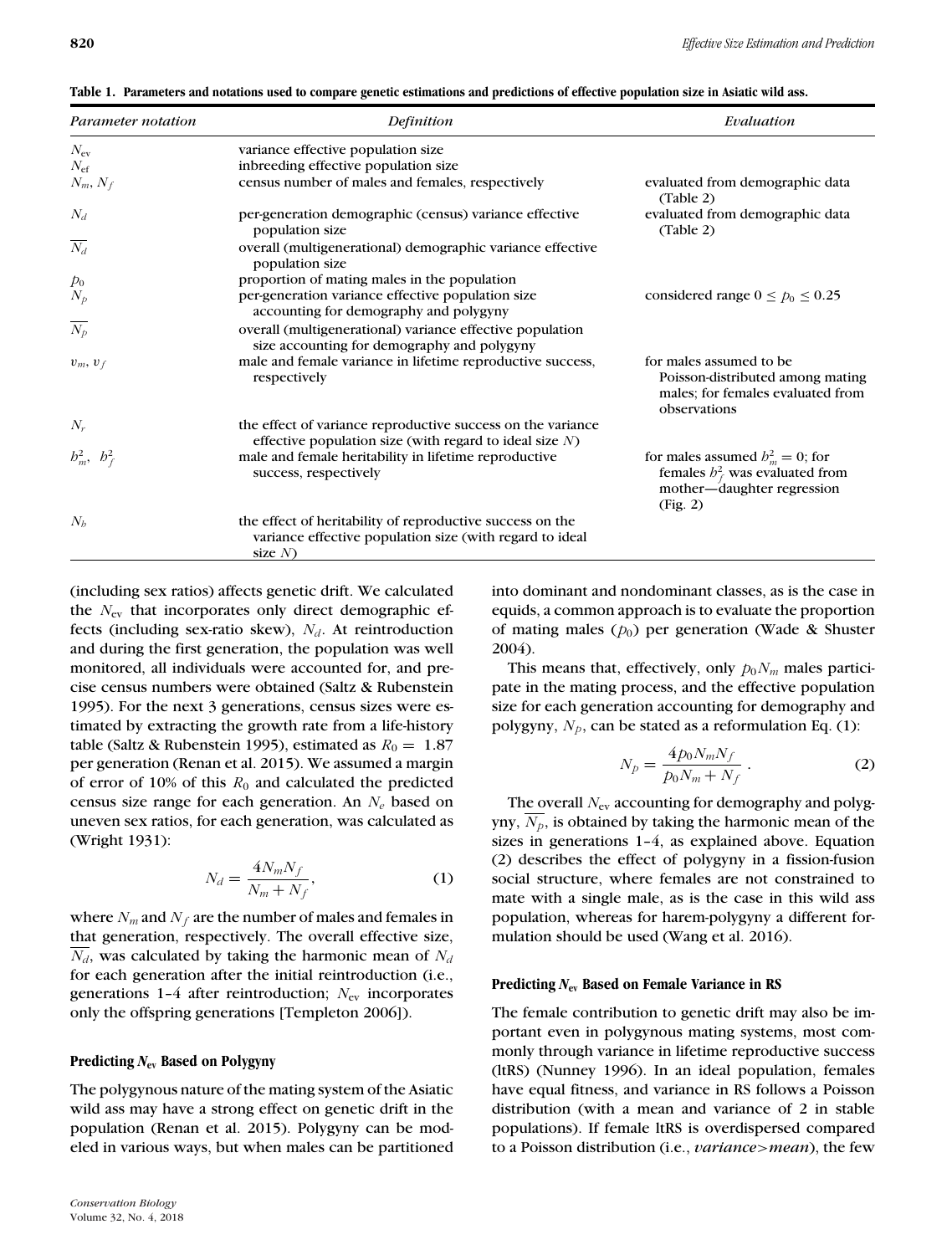individuals with higher RS will be more genetically represented in the following generation. This increases genetic drift and decreases *Ne*, relative to the ideal case (Nunney 1996).

Under the assumption of equal sex ratios (adjusted for in Eqs. (1) and (2)) and no correlation between offspring sex and RS, the effect of variance in ltRS on *N*ev (relative to an ideal size  $N$ ), denoted as  $N_r$ , can be partitioned to male  $(v_m)$  and female  $(v_f)$  variance components (Wang & Hill 2000):

$$
N_r = \frac{4N}{2 + \frac{1}{2}v_m + \frac{1}{2}v_f} \,. \tag{3}
$$

Because we considered polygyny in Eq. (2), *v<sup>m</sup>* refers to the variance in ltRS in dominant males. We assumed that there were no major fitness differences among dominant males (i.e.,  $v_m = 2$ ).

It was useful to parameterize Eq. (3) by estimating  $v_f$  empirically. Data regarding female ltRS are not easily attained in long-lived species; however, we were able to evaluate the ltRS distribution by examining detailed records taken during 1985–1996 (Supporting Information). These records were attained during an intensive monitoring program that included routine observations (3 times a week) of the population (Saltz et al. 2000). All adult females in the population were individually recognized, and each birth event was noted. Newborns were continuously monitored until adulthood and were individually recognized.

Examining these records, we noted the number of offspring of each female and the number of reproductive years during the records period. The number of reproductive years was defined as the number of years above the age of 3, the typical age for onset of reproduction in wild ass (Saltz & Rubenstein 1995). We then estimated the annual RS, aRS, for each female. We discarded all females for which we had *<*3 reproductive years in the records because wild ass sire at most one offspring per year and estimating aRS based on just 1 or 2 years may not be indicative of the actual numbers.

To evaluate female ltRS, we also needed to know the number of reproductive years for females. We did not have detailed data on life expectancy (and hence number of reproductive years) for each female because many females were still alive when the records ended. However, because life-history tables of the population are available (Saltz & Rubenstein 1995), we estimated the average life expectancy, conditioned on reaching an age of 6 (females that did not reach this age would not be included in the study because we selected only females with *>*3 reproductive years). We used this estimate to derive the average number of reproductive years and then to calculate ltRS for each female and the overall mean and variance of ltRS. For consistency, we used the same lifeexpectancy estimate even if we knew the exact lifetime of a specific female. This procedure does not account for variance in life-expectancy (of females aged *>*6), so our estimate of ltRS is probably an underestimate. We used it only to broadly characterize ltRS distribution and *v <sup>f</sup>* .

#### **Predicting** *N***ev Based on Heritability of RS**

Another life-history trait that may induce genetic drift, less documented in wild populations and less considered in the context of conservation, is the heritability of RS (Robertson 1961; Nei & Murata 1966). In our case, RS is said to be heritable (at least partially) when there is a significant, positive regression between RS of mothers and the RS of their daughters. Such a positive regression could arise either genetically (the usual meaning of heritability) or through nongenetic mechanisms such as social inheritance. Regardless of the cause of RS heritability, alleles found in individuals with high RS, even those not associated with RS-related phenotypes, will experience increased representation in the population until their association with high RS dissipates. This constant genomewide pressure will increase the overall rate at which gene lineages are lost or fixed in the population, even in neutral loci (i.e., increased genetic drift and reduced effective sizes would be observed). Although for those loci associated with the inherited RS this process may be beneficial in the context of conservation (perhaps leading to adaptation), the overall genetic diversity is expected to decrease when such heritability is high.

To predict the effect of heritability on *N*ev, we used the formulation of Nomura (2002), who expanded on the formulations of Nei and Tajima (1981). This formulation considers separate components of heritability of RS for the 2 sexes,  $h_m^2$  and  $h_f^2$  for paternal and maternal inheritance, respectively. The assumption is that inherited RS is expressed only when the sex of the parent and the sex of the offspring are the same (e.g., females inherit RS from their mothers and not from their fathers). In this case, the effect of heritability on *N*<sub>ev</sub> due to inherited RS (relative to an ideal size  $N$ ), denoted as  $N<sub>b</sub>$ , can be expressed as (Nomura 2002):

$$
N_b = \frac{4N}{2 + v \left(1 + \frac{3}{2} \left(b_m^2 + b_f^2 + 2r_g b_m^2 b_f^2\right)\right)},
$$
 (4)

where  $r_g$  is the correlation between the contribution of male and female parents and *v* is the overall variance in ltRS.

To make use of Eq. (4), one must first estimate heritabilities, for example, by conducting a parent–offspring regression. For this purpose, however, life-history data spanning at least 3 generations are needed, very rarely available in wild mammals. The 1985–1996 records of the Negev wild ass population were, however, sufficient to allow for a mother–daughter regression analysis. We noted all mother–daughter pairs for which we had at least 3 years of records for both and performed regression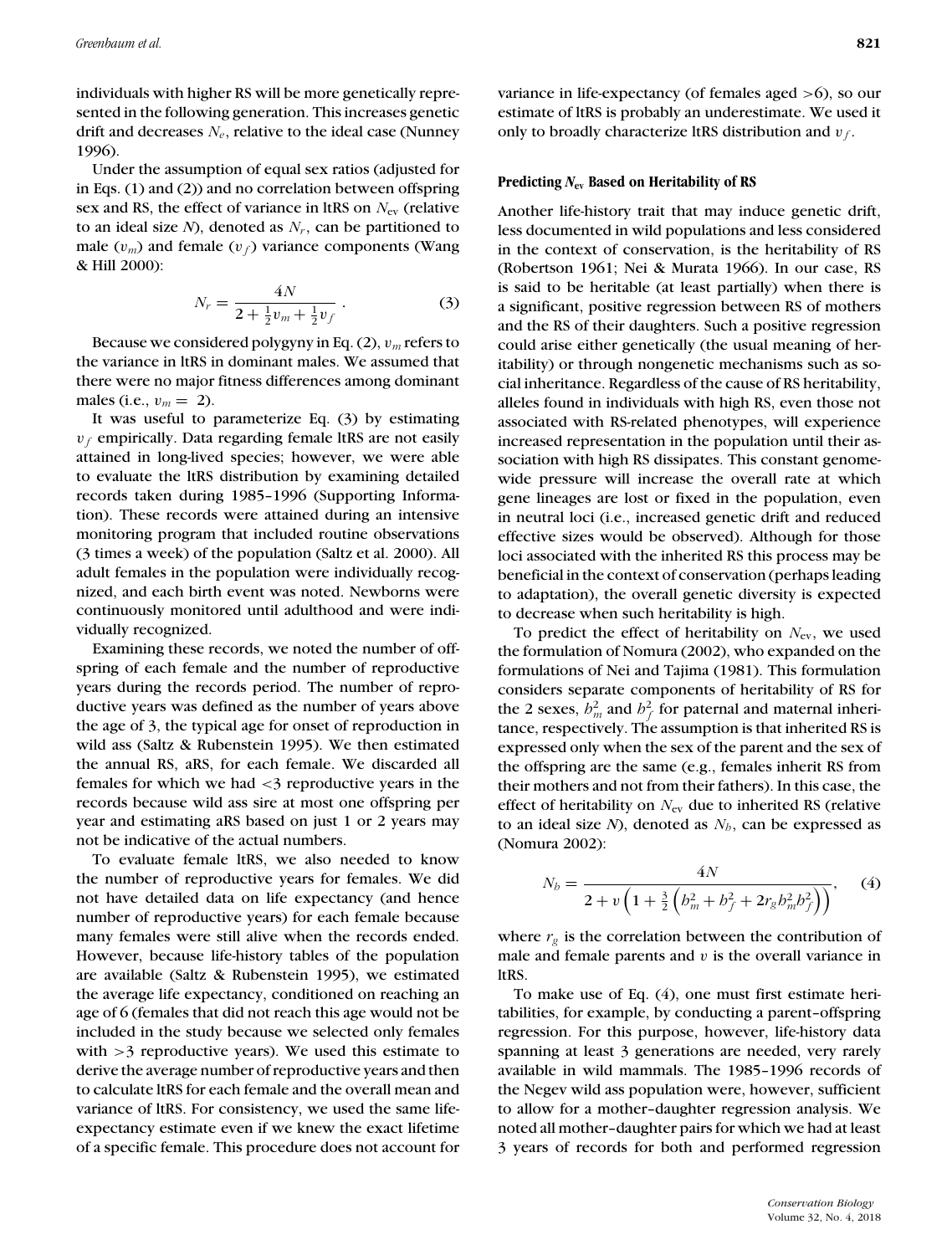of mother's aRS versus the mean aRS of her daughters to estimate  $h_f^2$ . We had no observational data regarding  $h_m^2$ ; hence, we assumed  $h_m^2 = 0$ , keeping in mind that we quantified only maternal heritability of RS and that if paternal heritability is significant it would constitute an additional factor reducing *N*ev.

## **Estimation of** *N***ev from Temporal Genetic Data**

The genetic data we analyzed were composed of samples taken at 2 periods—during reintroduction and in 2012. Allele frequencies were estimated for 8 microsatellite markers from blood samples that were kept frozen since 1991 for the founding population and from the noninvasive genetic survey for the 2012 population. The genetic survey was conducted throughout the geographic range of the population distribution. Details regarding sample collection, DNA extraction, and the genotyping procedure are given in Renan et al. (2015).

We determined accumulation of changes in allele frequencies due to genetic drift in the 4 generations that separated the samples, which allowed for evaluation of *N*ev. We used an *F*-statistics approach, following Nei and Tajima (1981) and the maximum pseudolikelihood method implemented in the software MLNE (Wang 2001) to estimate  $N_{\text{ev}}$ . Because the results with these two approaches are qualitatively similar and there is evidence that maximum-likelihood methods are more precise (Wang et al. 2016), details of *F*-statistics results are in Supporting Information.

Although there is evidence for the formation of population structure in the population (Gueta et al. 2014), this estimation of  $N_{\text{ev}}$  should be robust to the existence of population structure if sampling is not biased to specific subpopulations (Wang et al. 2016), as is the case with our sampling scheme. The existence of overlapping generations may also introduce bias to *N*ev estimations. Effects of overlapping generations on genetic drift can be accounted for in a similar way as for other life-history characteristics described above. Nevertheless, overlapping-generations models are typically complex and require detailed accounts of demographic parameters of the different life stages, which are not often available for wild populations. However, with 4 generations between samples and for species with type I survivorship (low fecundity rates and parental care), such as Asiatic wild ass, overlapping-generation biases should be minimal (Waples & Yokota 2007).

#### **Contrasting** *N***ev Estimation with Predictions**

We used 2 approaches to evaluate *N*<sub>ev</sub>, one based on lifehistory data and the other on genetic data. Because the primary definition of an effective size is based on its genetic impact, we considered the genetic estimator as the ground-truth and evaluated whether the predictions from life-history data match the genetic estimation. We therefore evaluated the life-history hypotheses underlying *N*ev predictions to improve understanding of the life-history of the wild ass population and the effect of life-history traits on genetic drift.

Described above are predictions for the effect of genetic drift given several relevant life-history traits: demography  $(N_d)$ , parameterized by observations; polygyny  $(N_p)$ , parameterized by parameter  $p_0$ ; female variance in ltRS  $(N_r)$ , parameterized by observation data; and heritability of female RS  $(N_h)$ , parameterized by mother–daughter regression analysis (Table 1). Each of these traits and their different combinations allows one to predict *N*ev. We treated each combination of traits as a hypothesis, and by comparing *N*ev predictions under different hypotheses with the estimated *N*ev, we determined which combination of traits (and their impact on genetic drift) was consistent with the observed genetic drift. All hypotheses we considered included the effect of demography on genetic drift because census sizes were the basis from which effective-size predictions were formulated.

## **Results**

## **Predictions of** *N***ev**

The census numbers and the demographic-predicted effective size  $(N_d)$  for each generation are presented in Table 2. The overall demographic-predicted  $N_{ev}$  ( $N_d$ ) for the period between reintroduction and the time of the noninvasive genetic survey was 120*.*9 (error margins 114.7–126.5).

The effect of polygyny for  $0 \le p_0 \le 0.25$  was quantified (Fig. 1). Considering the effect of polygyny alone (and demography) on genetic drift, effective size  $N_p$  was predicted to be *<*48*.*3 (error margins 45.8–50.6).

We had RS data for 35 females (Table 3). The average life-expectancy of females *>*6 years old calculated from life-history table was 12.6; therefore, we considered an average of 10.6 reproductive years for the calculations of ltRS. The mean ltRS of the 23 females with sufficient data was 6.11 (SE 0.51) and the variance was 6.05 (SE 0.33). The variance-to-mean ratio was 0.99, very close to the expected value of 1 under a Poisson distribution (variance-to-mean ratio range given estimated errors was 0.88–1.16). Therefore, female ltRS was approximately Poisson-distributed, and the female variance in ltRS, after accounting for population growth, was  $v_f \approx 2$ . This implies that female variance in ltRS was not predicted to significantly induce or reduce genetic drift ( $N_r \approx N$ [Eq. (3)]).

Ten mothers had daughters with information regarding RS (Table 3). The mother to mean-daughter RS regression analysis (Fig. 2) indicated significant heritability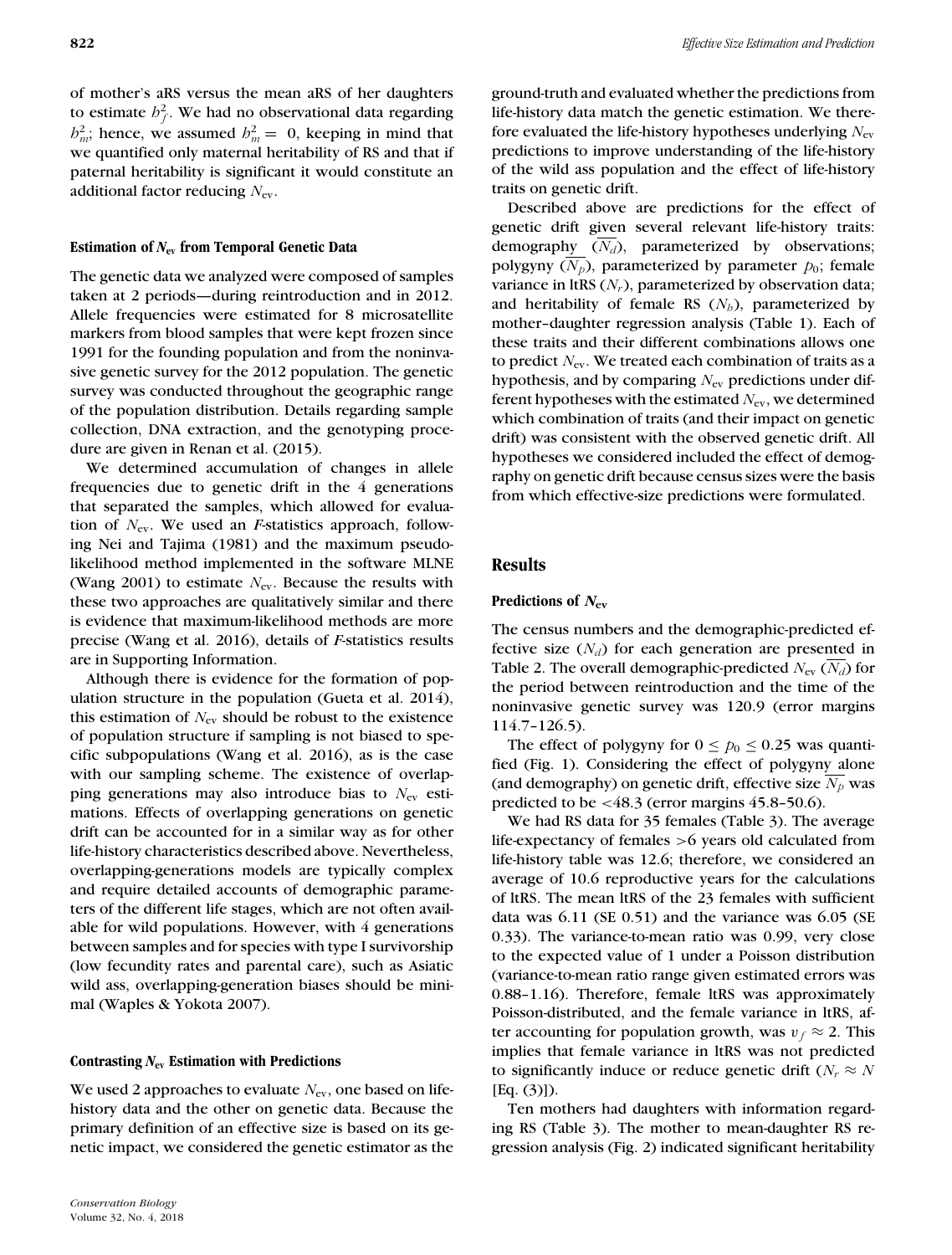|                 | Reintroduction (0) | <i>Generation 1</i> | Generation $2^a$ | Generation 3 <sup>a</sup> | Generation $4^a$ |  |  |
|-----------------|--------------------|---------------------|------------------|---------------------------|------------------|--|--|
| Males $(N_m)$   |                    |                     | 56               | 105                       | 196              |  |  |
| Females $(N_f)$ | 10                 | 27                  | -56              | 105                       | 196              |  |  |
| $N_d$           | 21.8               | 59.4                | 112 (101-123)    | 210 (189-231)             | 392 (353-432)    |  |  |

**Table 2. Estimated census sizes from direct counts and life-history table and demographic-predicted variance effective size (***Nd***) for each generation in Asiatic wild ass in the Negev desert.**

 $a<sup>a</sup>$ *Estimated assuming*  $R_0 = 1.87$ *. Estimations with error margins of* 10% *of the*  $R_0$  *are in parentheses.* 



*Figure 1. Demographic and life-history impacts on variance effective population size (N*ev*) in Asiatic wild ass (purple, estimated N*ev *based on genetic data with the maximum pseudo-likelihood method; other colors, predictions of N*ev *under different contributing factors to genetic drift: green, only demography; red, demography and heritability of female ltRS; blue, demography and polygyny; orange, demography, polygyny, and heritability of female ltRS; shading, margins of error; Vertical continuous lines, point estimates of p*0*; dashed lines, ranges when estimated error is considered).*



*Figure 2. Mother and mean-daughter regression of annual reproductive success (RS).*

 $(p < 0.05)$  of  $h_f^2 = 0.91$   $(n = 10; y = 0.91x - 0.12;$  $R^2 = 0.54$ ;  $p = 0.016$ ; SE = 0.30). Because this was a mother–offspring regression and not a classic parent– offspring regression,  $h_f^2 > 0.5$  implied the mode of inheritance was maternal because otherwise the overall heritability factor would be *>*1 and nonsensical. Therefore, the assumption that females inherit RS from their mothers alone is a valid assumption and Eq. (4) applies. Taking the total ltRS in the mating population as  $v = 2$ (because  $v_f \approx 2$  and we assumed  $v_m = 2$ ), we quantified the effect of heritability of female ltRS on genetic drift (Eq. (4)) as  $N_b = 0.59N (0.57N - 0.69N)$ , consideration estimation error and  $h_f^2 \leq 1$ ); that is, heritability of female ltRS reduced *N*ev by a factor of 0.59.

#### **Estimation of** *N***ev From Genetic Data**

We estimated *N*<sub>ev</sub> based on measured allele frequencies (Table 4). The maximum pseudo-likelihood point estimate was 24*.*3 (95% CI 13.8–44.0). The *F*-statistics estimates were between 17.4 and 21.9, depending on  $p_0$ (details given in Supporting Information).

#### **Contrasting** *N***ev Estimation with Predictions**

Variance in female ltRS did not substantially affect the prediction of  $N_{\text{ev}}$  ( $N_r \approx N$ ) and therefore was not directly used to formulate any life-history hypothesis. The hypothesis that only demography drives genetic drift  $(N_d =$ 120*.*9) (Fig. 1) and the hypotheses that only demography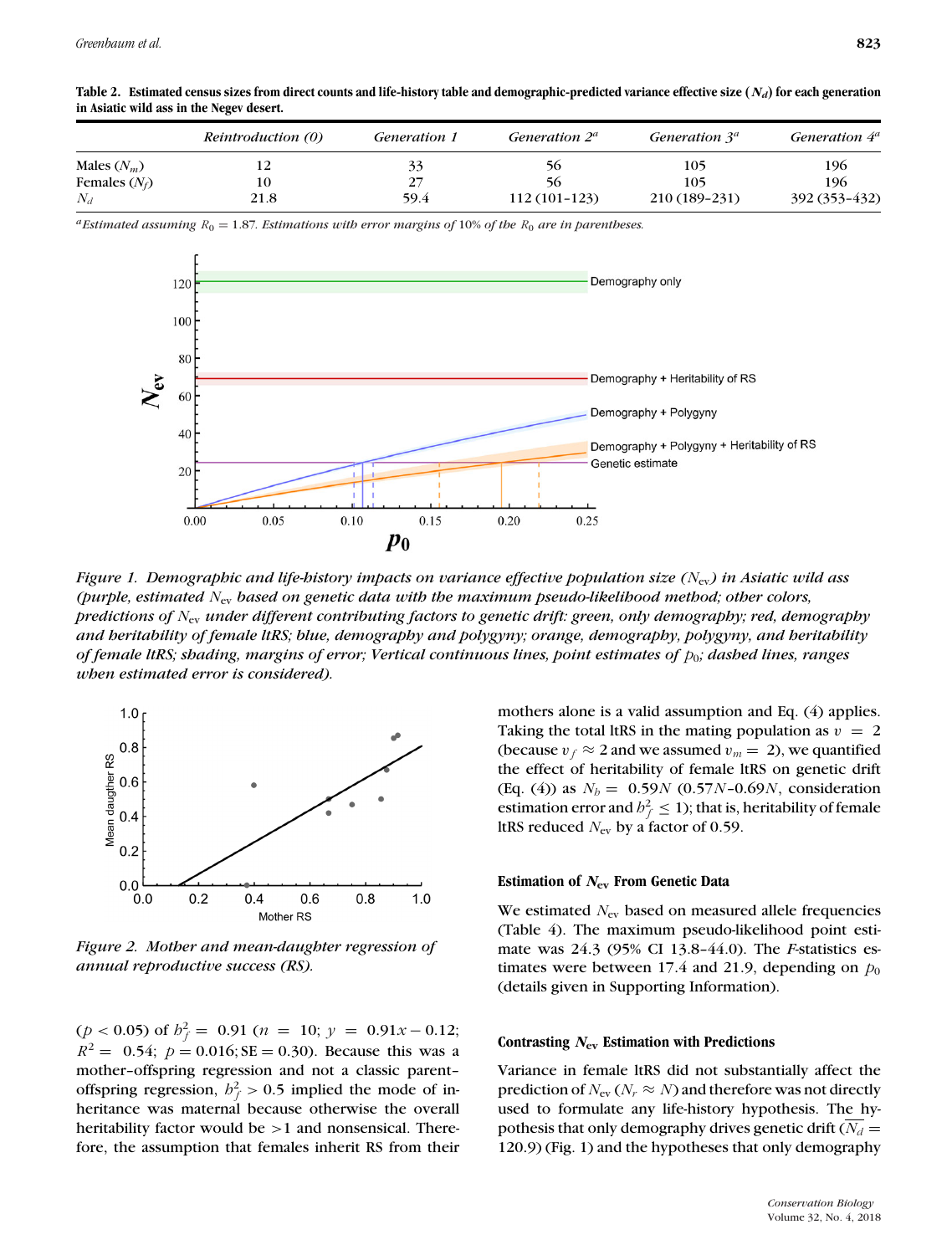| <b>Mother</b> | $\mathbb{R}Y$ | <b>Offspring</b> | aRS     | <b>ltRS</b> | Daughter               | $\mathbb{R}Y$<br>6 | <b>Offspring</b> | aRS               | <b>ltRS</b> | Mean daughter aRS |  |  |
|---------------|---------------|------------------|---------|-------------|------------------------|--------------------|------------------|-------------------|-------------|-------------------|--|--|
| Aphrodita     | 10            | 4                | $0.4\,$ | 4.24        | Annie                  |                    | 5                | 0.83              | 8.83        | 0.58              |  |  |
|               |               |                  |         |             | Apalusa                | 3                  | $\mathbf{1}$     | 0.33              | 3.53        |                   |  |  |
| Alison        | 8             | 3                | 0.38    | 3.98        | Alia $^b$              | $\overline{c}$     | $\bf{0}$         |                   |             | $\bf{0}$          |  |  |
|               |               |                  |         |             | Ayala                  | 5                  | $\mathbf{0}$     | $\mathbf{0}$      | $\Omega$    |                   |  |  |
| Crookedtail   | 12            | 8                | 0.67    | 7.07        | Clairec                | 6                  | 4                | 0.67              | 7.07        | 0.5               |  |  |
|               |               |                  |         |             | Cleo                   | 3                  | $\mathbf{1}$     | 0.33              | 3.53        |                   |  |  |
| Daphne        | 8             | 7                | 0.88    | 9.28        | Daphodile <sup>b</sup> | $\overline{2}$     | $\Omega$         |                   |             | 0.67              |  |  |
|               |               |                  |         |             | Daisy $b$              |                    | 0                |                   |             |                   |  |  |
|               |               |                  |         |             | Dalia                  | 6                  | 4                | 0.67              | 7.07        |                   |  |  |
| Dart          | 12            | 11               | 0.92    | 9.75        | Daphne                 | 8                  |                  | 0.88              | 9.28        | 0.88              |  |  |
|               |               |                  |         |             | Drea <sup>b</sup>      | 2                  | $\Omega$         |                   |             |                   |  |  |
| Hannah        | 10            | 9                | 0.9     | 9.54        | Haily <sup>b</sup>     |                    | $\bf{0}$         |                   |             | 0.86              |  |  |
|               |               |                  |         |             | Heather                |                    | 6                | 0.86              | 9.09        |                   |  |  |
| Heather       | 7             | 6                | 0.86    | 9.08        | Heidi                  | 4                  | $\overline{2}$   | 0.5               | 4.06        | 0.5               |  |  |
| Radio         | 12            | 9                | 0.75    | 7.95        | Raphsody <sup>b</sup>  |                    | 0                |                   |             | 0.47              |  |  |
|               |               |                  |         |             | Radner $\mathcal{P}$   | 2                  | $\Omega$         |                   |             |                   |  |  |
|               |               |                  |         |             | Rachel                 | 3                  |                  | 0.33              | 3.53        |                   |  |  |
|               |               |                  |         |             | Roxan                  | 5                  | 3                | 0.6               | 6.36        |                   |  |  |
| Rhonda        | 12            | 8                | 0.67    | 7.07        | Rita                   | 4                  | $\overline{2}$   | 0.5               | 5.3         | 0.47              |  |  |
|               |               |                  |         |             | Rose                   | 3                  | $\mathbf{1}$     | 0.33              | 3.53        |                   |  |  |
| Seven         | 12            | 7                | 0.58    | 4.89        | Sealy $b$              | $\mathbf{0}$       | $\bf{0}$         | $\qquad \qquad -$ |             | $\bf{0}$          |  |  |
|               |               |                  |         |             | Seneca $\mathfrak{b}$  | 2                  | $\bf{0}$         |                   |             |                   |  |  |
| Theresa       | 12            | 8                | 0.67    | 7.07        | Tanya                  | 4                  | 2                | 0.5               | 5.3         | 0.5               |  |  |
|               |               |                  |         |             | Thelma <sup>b</sup>    | $\overline{2}$     | $\mathbf{0}$     |                   |             |                   |  |  |

**Table 3. Annual reproductive success of female Asiatic wild ass, mothers and daughters, from 1979 to 1996***<sup>a</sup>***.**

*aIndividuals may appear both in the mother's column and the daughter's column.*

*bData regarding RS of females with <3 reproductive years during the study were not included in analyses.*

*RY, reproductive years: number of years above age 3 during the study period; aRS, annual reproductive success; ltRS, estimated lifetime reproductive success.*

|                 | <b>Reintroduction</b><br>allele |      |      |      |      |      |      |      | 2012<br>allele |      |          |      |              |      |  |
|-----------------|---------------------------------|------|------|------|------|------|------|------|----------------|------|----------|------|--------------|------|--|
|                 |                                 |      |      |      |      |      |      |      |                |      |          |      |              |      |  |
| Microsatellite* | 1                               | 2    | 3    | 4    | 5    | 6    | 7    | 1    | 2              | 3    | 4        | 5    | 6            | 7    |  |
| HMS2 (28, 113)  | 0.55                            | 0.27 | 0.13 | 0.05 |      |      |      | 0.43 | 0.21           | 0.03 | 0.33     |      |              |      |  |
| HMS3 (28, 125)  | 0.43                            | 0.21 | 0.18 | 0.18 |      |      |      | 0.2  | 0.38           | 0.35 | 0.07     |      |              |      |  |
| HMS6(30, 27)    | 0.75                            | 0.25 |      |      |      |      |      | 0.81 | 0.19           |      |          |      |              |      |  |
| AHT4 (27, 113)  | 0.35                            | 0.2  | 0.17 | 0.08 | 0.07 | 0.07 | 0.06 | 0.08 | 0.2            | 0.48 | $\Omega$ | 0.11 | $\mathbf{0}$ | 0.13 |  |
| HTG4 (28, 109)  | 0.54                            | 0.43 | 0.03 |      |      |      |      | 0.57 | 0.42           | 0.01 |          |      |              |      |  |
| LEX74 (29, 123) | 0.43                            | 0.43 | 0.14 |      |      |      |      | 0.55 | 0.4            | 0.05 |          |      |              |      |  |
| COR70 (26, 88)  | 0.33                            | 0.23 | 0.23 | 0.21 |      |      |      | 0.16 | 0.18           | 0.09 | 0.16     |      |              |      |  |
| UM11 (27, 120)  | 0.94                            | 0.06 |      |      |      |      |      | 0.81 | 0.19           |      |          |      |              |      |  |

**Table 4. Allele frequencies for 8 microsatellite loci of Asiatic wild ass in the Negev during the reintroduction period and in 2012.**

∗ *Sample sizes at the time of reintroduction and in 2012 in parentheses.*

and the measured heritability of RS ( $N_b = 69.1$ ) (Fig. 1) are responsible were both inconsistent with the observed genetic data (Fig. 1 & Supporting Information). Given the plausible sources of genetic drift we considered, this implies that polygyny cannot be discounted as a source for genetic drift. With only demography and polygyny, taking the maximum-likelihood  $N_{\text{ev}}$  estimate, the point estimate for the level of polygyny was 0*.*106 (error range 0.10–0.11) (Fig. 1). With demography, polygyny, and heritability of RS, the estimates were high (point estimate  $p_0 = 0.195$ ; error range 0.16–0.22) (Fig. 1). This means we estimated that 10.6% of the males participated in mating based on the genetic and demographic data and that this estimate would be 19.5% if we also accounted for the estimated level of RS heritability. For the *F*-statistics *N*ev estimates based on demography and polygyny, the estimated range was  $p_0 = 0.08$ -0.10, and based on demography, polygyny, and heritability of RS the estimated range was  $p_0 = 0.12$ -0.19 (Supporting Information).

## **Discussion**

Comparison of *N*ev predictions and the actual genetic estimation allows understanding of the different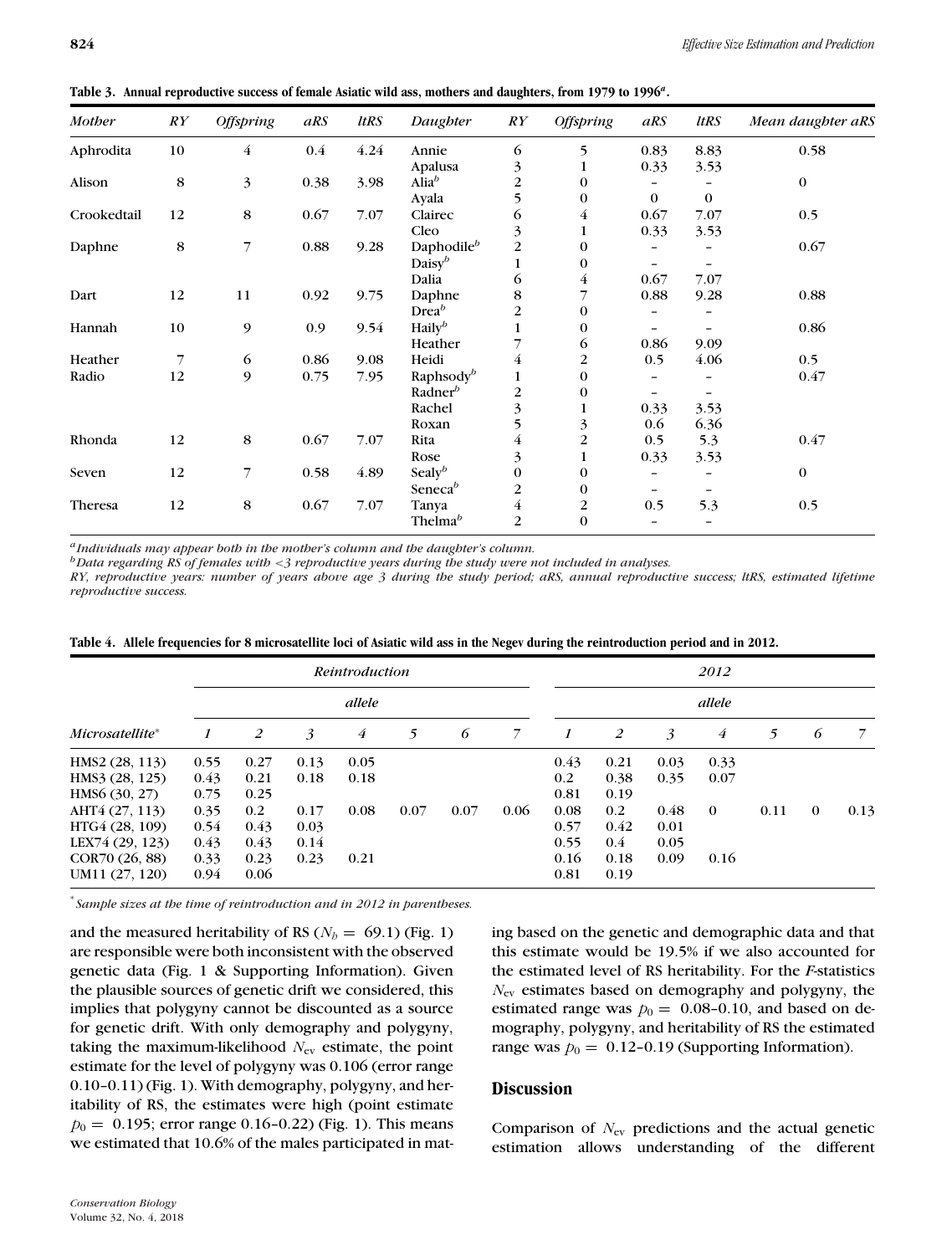plausible components affecting genetic drift. In the wild ass population, the hypothesis that demography alone, unmodulated by life-history or mating system, determines genetic drift is inconsistent with the genetic measurements. The same is true for the hypothesis that demography together with heritability of female RS (as measured here) is the only contributing factor. The modulation of polygyny on demography was a strong factor because only when assuming polygyny of 8–11% (point estimate 10.6%) mating males per generation, or 12–22% (point estimate 19.5%) mating males accounting also for heritability of female RS, would the observed genetic data be explained by the hypotheses (Fig. 1 & Supporting Information). The higher range is similar to that in other strong polygynous mating systems in mammals, such as Antarctic fur seal (*Arctocephalus gazella*) (Hoffman et al. 2003), fallow deer (*Dama dama*) (Say et al. 2003), threetoed sloth (*Bradypus variegatus*) (Pauli et al. 2012), and elephant seals (*Mirounga angustirostris* and *Mirounga leonina*) (Hoelzel et al. 1999). However, the lower range is more extreme than any of these strongly polygynous systems. It is therefore more likely that female heritability in RS contributed considerably to genetic drift and polygyny was closer to 20% mating males per generation but not as extreme as 10%. Nevertheless, the effects of extreme modulation of polygyny on demography without heritability of female RS are also consistent with the genetic data (Fig. 1 & Supporting Information).

Heritability of RS is rarely documented in wild mammals (Charmantier et al. 2014, but see Kelly [2001] and Blomquist [2009]) because analyzing it requires long-term monitoring over at least 3 generations and individual-level recognition of at least the first 2 generations. We found that female RS was highly heritable  $(b_f^2 = 0.91)$ , which implies that female RS is mainly inherited maternally. This suggests that heritability is not only due to genetically inherited traits because it is unlikely that the large number of traits influencing RS will be mostly inherited maternally. In contrast, social inheritance, if significant enough, could be a plausible explanation for such heritability because Asiatic wild ass are social animals and daughters most often remain with their mothers until at least the age of 3, and have no association with their fathers. If indeed social inheritance is the main source of heritability of RS in the population, then the assumption of  $h_m^2 \approx 0$  is justified due to lack of social association between fathers and sons. Otherwise,  $b_m^2$  could be approximated in future studies, for example, by paternity analysis, and paternal inheritance could be incorporated as an additional *N*ev prediction.

Heritability of RS through social inheritance could be mediated by inheritance of social status or by transfer of knowledge (e.g., distribution of key resources) from parent to offspring because both mechanisms are often linked to RS. For example, heritability of fitness in cheetahs (Kelly 2001) may also be related to social inheritance (Nomura 2002). Although inheritance of social status and the relation between socials status and RS have not been studied in wild ass, heritability of social status does occur in equids (Houpt & Wolski 1980; Feh 1999) and other social mammals (e.g., Holekamp & Smale 1991; Pereira 1995; Ilany & Akçay 2016). Social learning is the focus of many studies (Galef & Laland 2005) and has been observed in wild asses (Rubenstein et al. 2015), but there is little information regarding parent–offspring information transfer in this species. Nevertheless, the nonuniform distribution of resources in the arid environment of the Negev may potentially allow for parent–offspring knowledge transfer to have a considerable effect on heritability of RS (Danchin 2004).

Although we focused on *N*ev, some inference regarding inbreeding effective size  $(N_{\text{ef}})$  can be made. Although direct estimation of *N*ef requires detailed pedigree data or genetic parentage analysis of the population over the entire period considered, in populations experiencing demographic growth *N*ef tends to be smaller than *N*ev (Templeton 2006). For example, the equivalent of demographic inbreeding effective ( $N_d$ ) for  $N_{\text{ef}}$ , given the data in Table 2, is 52*.*4 (error margins 51.4–53.2), less than half the demographic variance effective size (the harmonic mean of census numbers in generations 0-3 [Templeton 2006]). Although different aspects of lifehistory and mating system may affect *N*<sub>ef</sub> and *N*<sub>ev</sub> in different ways, it is very likely that *N*ef is lower than *N*ev in this expanding population.

### **Conservation Implications**

Although the Asiatic wild ass population shows positive population growth, the low *N*ev, and by implication the low *N*ef, are of conservation concern. By separating the impacts of life-history and mating system on genetic drift into different factors, we gained detailed information that can be used to inform managers and help design management protocols for increasing effective population sizes. As the population grows and approaches carrying capacity, *Nd* should increase and with it *N*ev. However, the other factors, related more to behavioral and ecological characteristics of the species, are not expected to change without intervention. Variance in female ltRS does not seem to be a significant contributor to genetic drift and is therefore less of a concern in this population.

The main factor contributing to genetic drift in this system is polygyny; there was a reduction of 81% in  $N_{\rm ev}$ with  $p_0 = 0.106$  ( $N_p = 0.19N$ ; Eq. (2) assuming sex ratio 1:1) and of 67% with  $p_0 = 0.195$  ( $N_p = 0.33$ *N*). In this species,  $p_0$  is determined mainly by the availability of territories because male wild ass roam in bachelor groups until they can attain and defend a valuable territory, thus gaining access to mating opportunities (Saltz et al. 2000). In the Negev desert, the population is centered around the few artificial and natural water sources in the region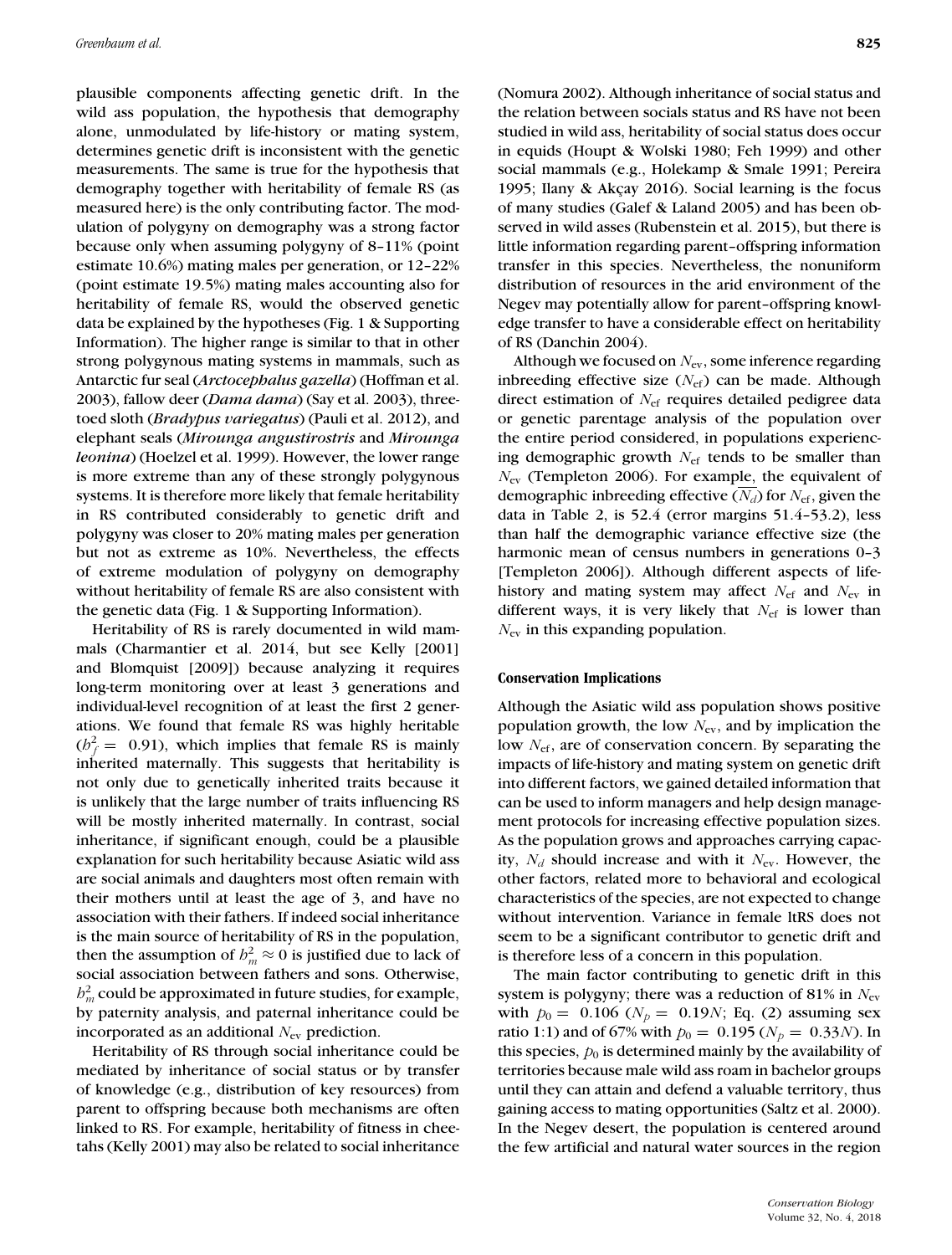(Nezer et al. 2016). Geographic positioning system data suggest that territories are formed mainly around these water sources and are occupied mostly in summer, the breeding season (Giotto et al. 2015). Thus,  $p_0$  is probably constrained by the availability of water sources, and more water sources may allow for more territories to be formed and consequently for more males to attain territories and gain access to mating opportunities.

Increasing  $p_0$  in this fission-fusion population would be similar to changing harem size in populations with a harem-polygyny social structure. However, in the case of the wild ass in the Negev, this manipulation is made easier by the fact that territories are formed around water sources. Currently, artificial water-source supply is aimed only at population sustainability, but considering the strong effect of polygyny on  $N_{\text{ev}}$ , we recommend placing more artificial water sources to increase  $p_0$ , which should lead to an increase in effective population sizes.

Maternal inheritance of ltRS also has considerable impact on genetic drift and may be responsible for a 41% reduction in  $N_{\text{ev}}$  ( $N_b = 0.59N$ ). This characteristic may have either or both genetic and social components. Although intervention in genetic inheritance and socialstatus inheritance is difficult and probably inadvisable, parent–offspring transfer of knowledge regarding key resources may be affected by the distribution of these resources. Specifically, if the uniformity in which important resources are spatially distributed is increased, the effect of knowledge transfer, and hence heritability of RS (to the extent it is determined by social learning), should be decreased. Therefore, adding artificial water sources, as suggested, may increase effective population sizes both by increasing  $p_0$  and decreasing  $b_f^2$ .

By examining the consistency of different hypothesized life-history effects with empirical genetic measurements of *N*ev, a comprehensive account of life-history and mating system can be attained. Moreover, understanding the relative impacts of different life-history traits on effective population size in the context of genetic measurements can help focus management efforts on the factors most affecting genetic drift. This can complement sensitivity and elasticity analyses, which evaluate relative impact of model parameters on effective size (e.g., Campbell & Husband 2005) by allowing the comparison of many different models in relation to actual genetic estimates. This approach emphasizes the importance of having both genetic data and detailed demographic records of wild populations because they can be used together to enrich our ecological understanding of populations.

The strategy we present is not limited to the hypotheses we focused on. Effective population sizes can be predicted based on various aspects of demography, lifehistory, ecology, and even population structure (to the extent that they can be simplified to tractable models). For different populations, different data may be available and different questions may be of conservation interest. Nevertheless, whenever genetic estimates can be attained and plausible hypotheses can be made, estimation and predictions of effective sizes can be compared to inform conservation, as we demonstrated here.

# **Acknowledgments**

This research was supported by United States-Israel Binational Science Foundation grant 2011384 awarded to S.B., A.R.T., and A.B. This is publication 956 of the Mitrani Department of Desert Ecology.

## **Supporting Information**

The *F*-statistics estimates for  $N_{\text{ev}}$  and *F*-statistics analyses (Appendix S1) and records of births in the Asiatic wild ass population (Appendix S2) are available online. The authors are solely responsible for the content and functionality of these materials. Queries (other than absence of the material) should be directed to the corresponding author.

## **Literature Cited**

- Allendorf FW, Luikart GH, Aitken SN. 2012. Conservation and the genetics of populations. Wiley-Blackwell, West Sussex, United Kingdom.
- Blomquist GE. 2009. Fitness-related patterns of genetic variation in rhesus macaques. Genetica **135:**209–219.
- Campbell LG, Husband BC. 2005. Impact of clonal growth on effective population size in *Hymenoxys herbacea* (Asteraceae). Heredity **94:**526–532.
- Charmantier A, Garant DD, Kruuk LEB. 2014. Quantitative genetics in the wild. Oxford University Press, Oxford, United Kingdom.
- Danchin E. 2004. Public information: from nosy neighbors to cultural evolution. Science **305:**487–491.
- Feh C. 1999. Alliances and reproductive success in Camargue stallions. Animal Behaviour **57:**705–713.
- Galef B, Laland KN. 2005. Social learning in animals: empirical studies and theoretical models. BioScience **55:**489.
- Giotto N, Gerard JF, Ziv A, Bouskila A, Bar-David S. 2015. Space-use patterns of the Asiatic wild ass (*Equus hemionus*): complementary insights from displacement, recursion movement and habitat selection analyses. PLOS ONE **10** (e0143279) [https://doi.org/10.1371/journal.pone.0143279.](https://doi.org/10.1371/journal.pone.0143279)
- Gueta T, Templeton AR, Bar-David S. 2014. Development of genetic structure in a heterogeneous landscape over a short time frame: the reintroduced Asiatic wild ass. Conservation Genetics **15:**1231– 1242.
- Hoelzel AR, Le Boeuf BJ, Reiter J, Campagna C. 1999. Alpha-male paternity in elephant seals. Behavioral Ecology and Sociobiology **46:**298– 306.
- Hoffman JI, Boyd IL, Amos W. 2003. Male reproductive strategy and the importance of maternal status in the Antarctic fur seal *Arctocephalus gazella*. Evolution **57:**1917–1930.
- Holekamp KE, Smale L. 1991. Dominance acquisition during mammalian social development: the "inheritance" of maternal rank. Integrative and Comparative Biology **31:**306–317.